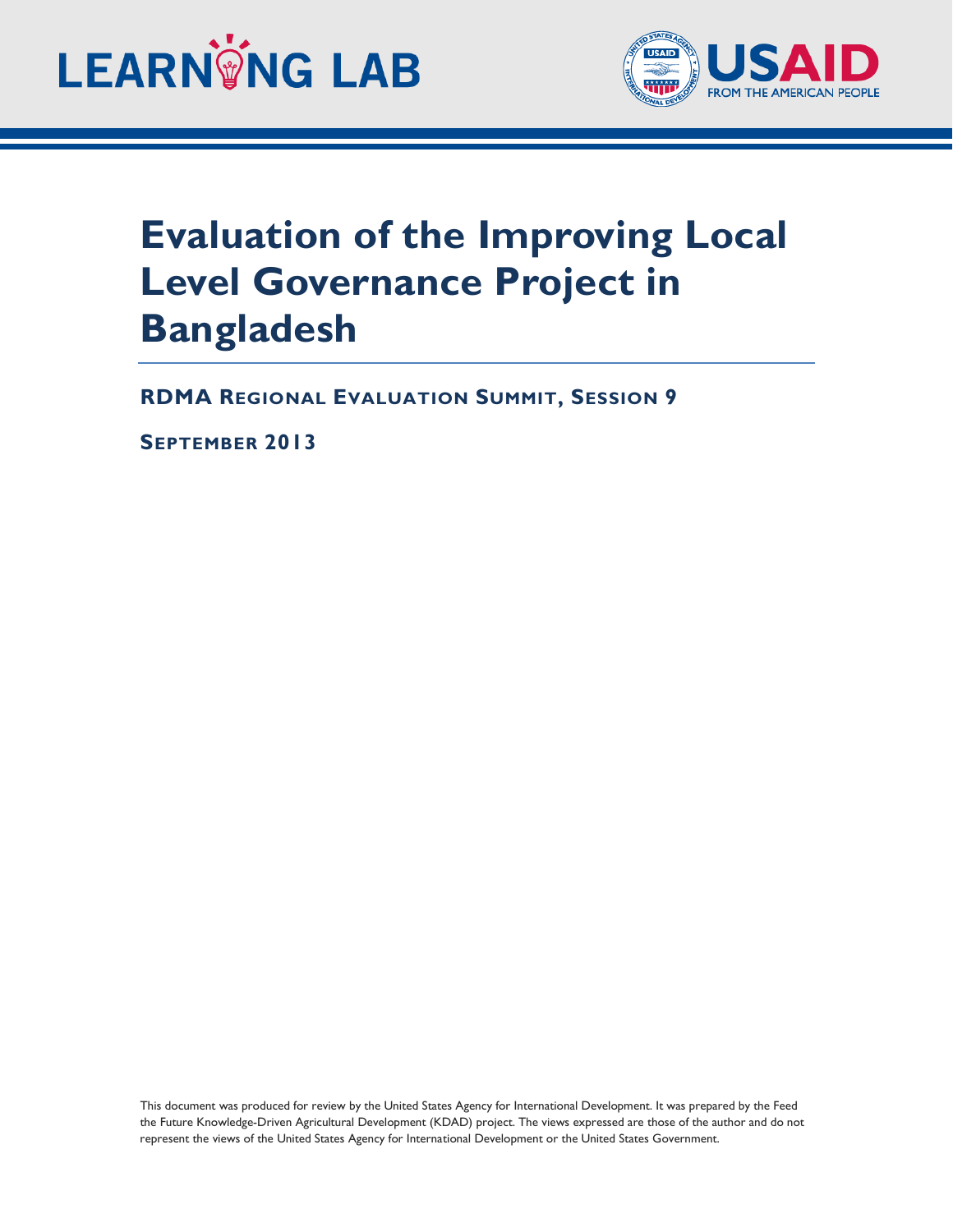

## **Presenters**

Farheen Khurrum, USAID/Bangladesh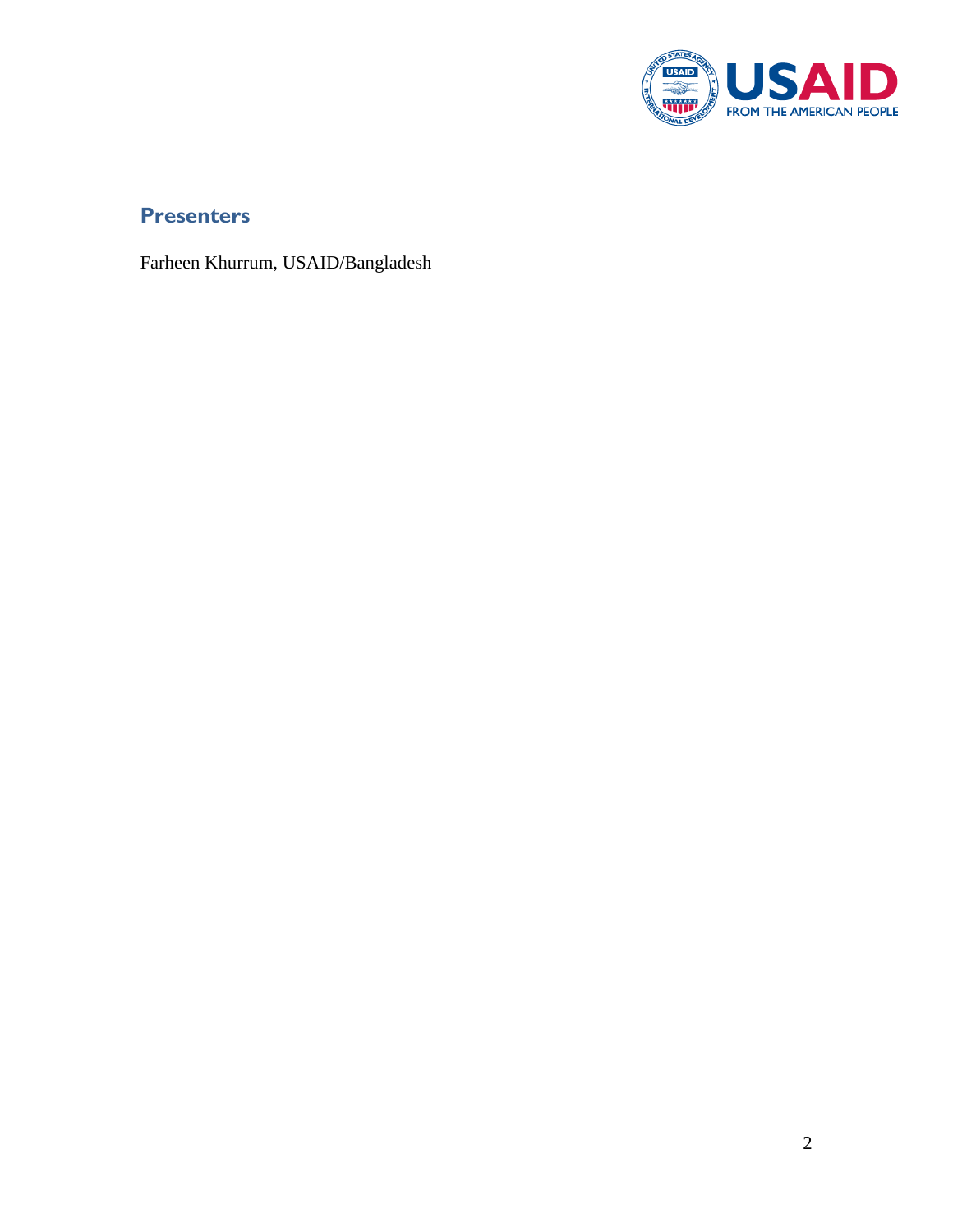

## <https://ac.usaid.gov/p45072419>

USAID Bangladesh Evaluation: Evaluation of the Improving Local Level Governance Project in Bangladesh Farheen Khurrum, USAID/Bangladesh

Farheen Khurrum: Thank you all, before I start, I just wanted to thank a special person in the room. Dr. \_\_\_\_\_\_. So I sort of learned M&E through her. Having said that let me introduce you to Bangladesh's local governance evaluation. As most of you know Bangladesh is a tiny country, but a huge population of – guess what? How many millions are we talking about? 150? Close. 161 and increasing as we speak. So it does have a lot of development challenges and local governance is one of them. One of the challenges with local governance is that it is controlled by the local police. So we are talking about generations and generations of local police controlling the local governments.

> Citizens have very limited access to the resources or to have access to the local governance structure. So there's a patronage channel that they're talking about. And there's a silent relationship between bureaucracy and political parties when we talk about local governance. This is the scenario in 2002. That's when USAID planned and thought that they will start a new project called Improving Local Level Governance Project.

> It started off with \$1 million in 2002 but it was phased out in three phases until 2011. And it added up to a \$3.8 million dollar project. No the most interesting thing about this project back in 2002 before USAID Forward, before many other rules and regulations by the Agency, it was implemented by a local, a Bangladeshi NGO called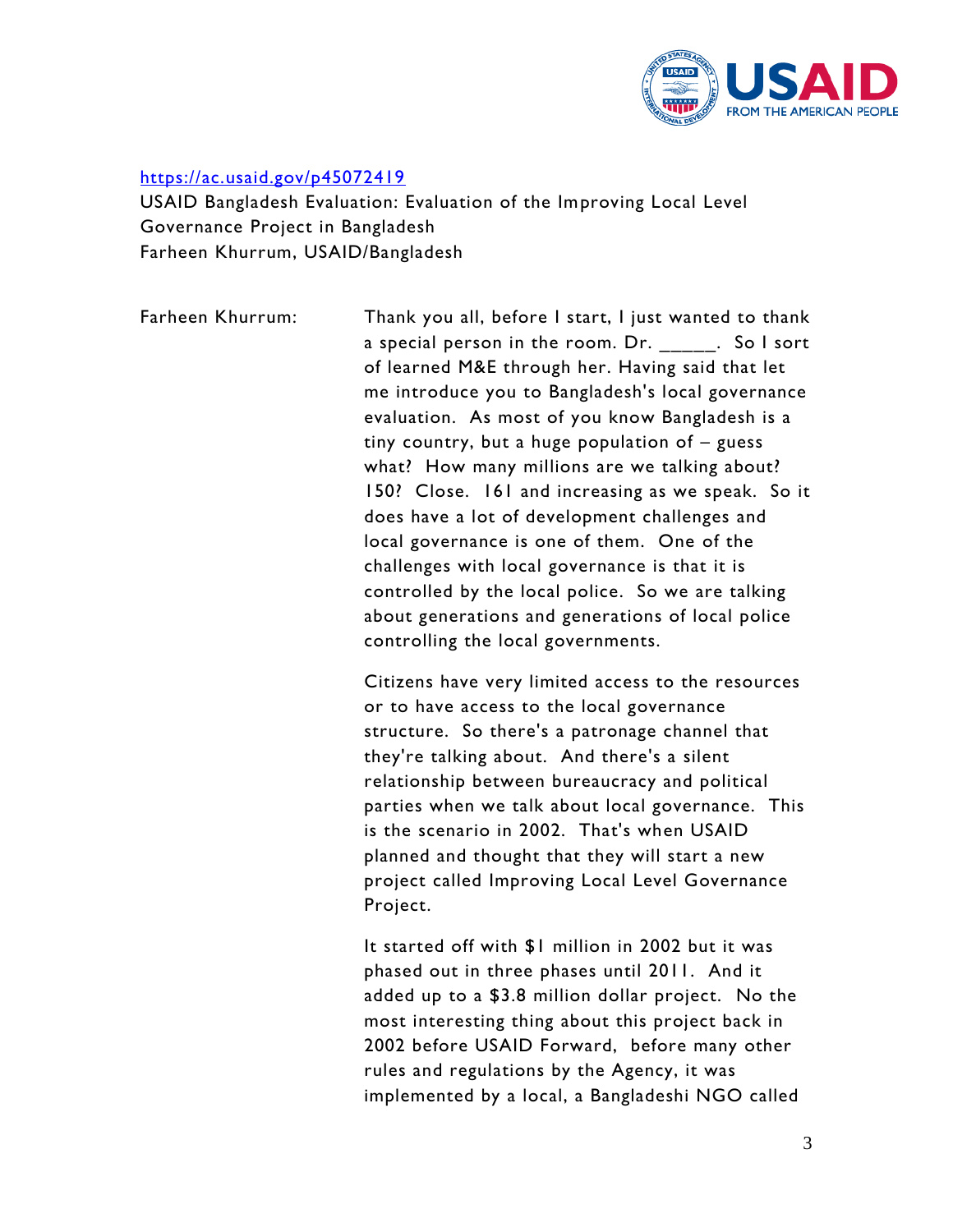

Rupantar. And here's as map of Bangladesh. The purple and the green area is the area where ILLG worked. So it wasn't in Dhaka. It wasn't in the city. It was in the northwest and southwest region of the country.

The blocks that you see over there are the unions. So throughout my PowerPoint presentation I'll be taking about UPs, Union Parishads and there are 4,500 UPs in Bangladesh. This \$3.8 million project worked with 210 UPs. So what were the objectives of ILLG? Well it was to build local governance unit capacity, train the UP chairmen as members, provide mentoring, and coaching services. It was also to enhance the accountability to citizens. And that meant improving interaction from elected officials to citizen groups to citizens.

It formed a vehicle called the citizen's committee where we had key citizens, key local folks in that committee. And then the other objective was to also manage local resources. And that meant you know having open budget meetings where locals could participate. And finally the most interesting part about this project was that it had a campaign on citizen's rights. And this campaign was done using folk arts, using folk drama, folk music.

So the information about local governance, the rights that locals had, was embedded in these dramas and songs. So here's a snapshot. See on the lower right, all those heads? These are people who are gathered to see the local dramas. See the women over here? They're listening to someone singing a folk song on talking about local governance.

So the purpose of the evaluation: well quite clearly it was to review the objectives - if performance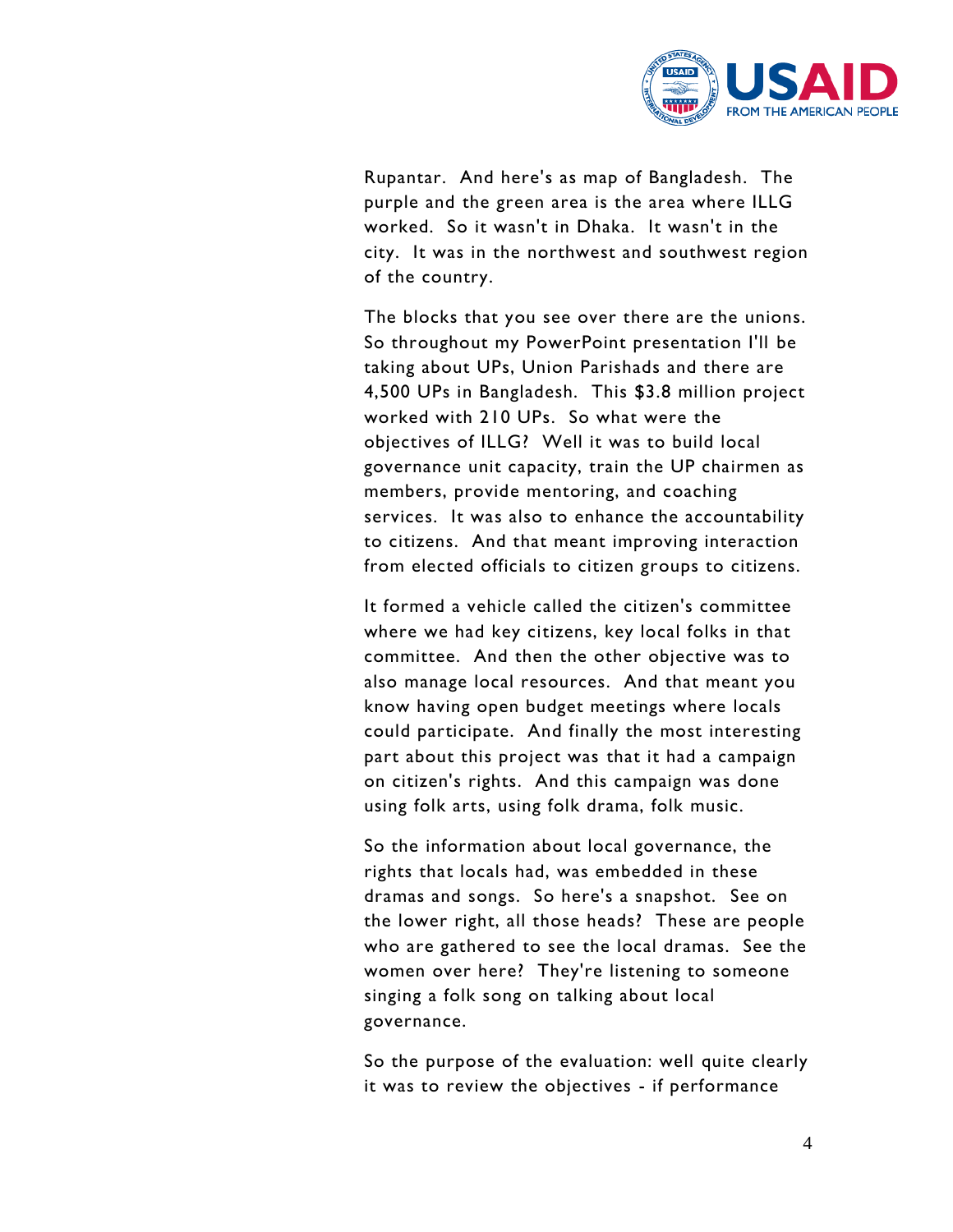

met the targets. It was to see the challenges of the project and if there was any post-project sustainability built into the project. And to investigate if the ILLG method really worked or were there any other alternatives to it? The methodology used was the team reviewed documents. There was a rapid governance assessment. It was a semi-structured questionnaire. They had focus group discussions with UP members, citizens, committees.

They also interviewed Rupantar for staff in Khulna. And there were a few visits in all the unions. The samples frame consisted of eight unions in one of the regions and four unions in another region – the Rangpur region. There was a loose attempt to doing a treatment and control group. So there were like eight unions out of the twelve that were regarded as a control group and four that were regarded as a treatment group.

Again a map: you can look at the areas where the evaluation team went. I do want to say one thing. ILLG ended in 2011 and this evaluation, this summative performance evaluation was contracted out in 2012, 18 months after the evaluation. And so a lot of the information that came out of it was at a more impact level. It wasn't exactly immediately after the project or while the project was in the field. But overall the findings were that they found that the project was successful in achieving social/political mobilizations.

The cultural vehicles, the cultural songs, the folk dramas had a lasting impression on the citizens. And it was found that ILLG UPs are more likely to display fairness in selecting candidates for households or social safety net programs. For example they gave money to widows or to senior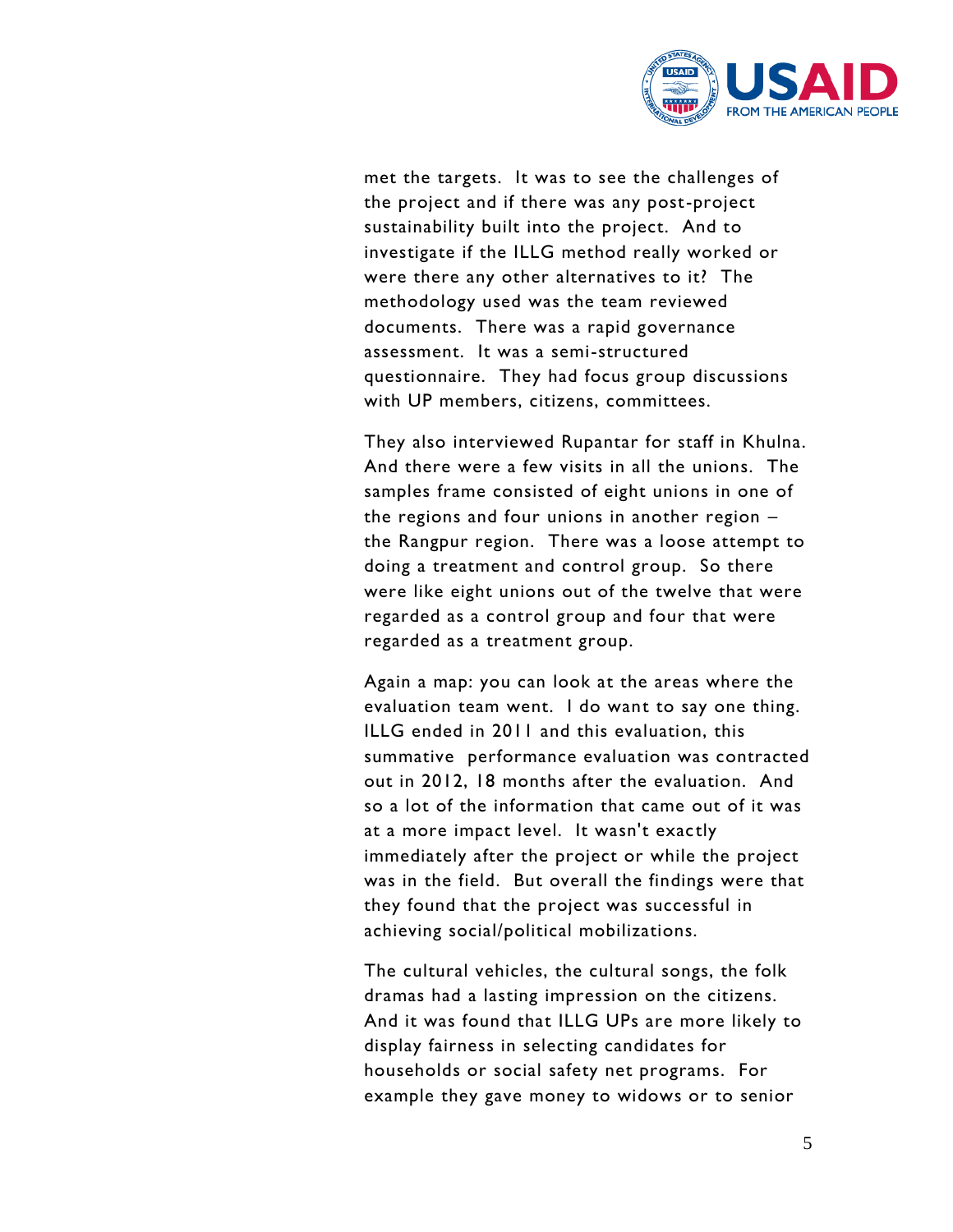

citizens. And one interesting thing that came out was we saw more active and higher participation of women served by Rupantar. And that could be because one of the project's strategies was to have women be part of standing committees.

By government law, each of the UPs are supposed to have 13 standing committees. Rupantar made sure that women were part of these standing committees. So they became more – They played a decision making role. And as a result later on we found them to be active in their social life as well as in the village life. One example would be the shalish. Shalish is a semi-formal dispute resolution system. You know you have someone stealing something in rural Bangladesh. They won't take you to the court.

You have someone having extramarital affairs they won't take you to the court. They'll take you to a shalish. A shalish consists of local respected men who sit on a panel. And they decide your fate. And women are hardly – I've hardly seen women be a panelist. But through this project, through the sites that we've done the evaluations, we've found women to serve in the shalish and they're still serving in the shalish.

The other thing is use of locals as union facilitators helped ILLG credibility and effectiveness. We did find out that there was little focus on post-project sustainability. And that could be because it was never built into the project design. So we didn't really ask our partners to have a post-sustainability built in. There was little attention given to quantitative measurements. There was an M&E plan. We did have a results framework. There were targets that were met but they were all output targets but nothing beyond that.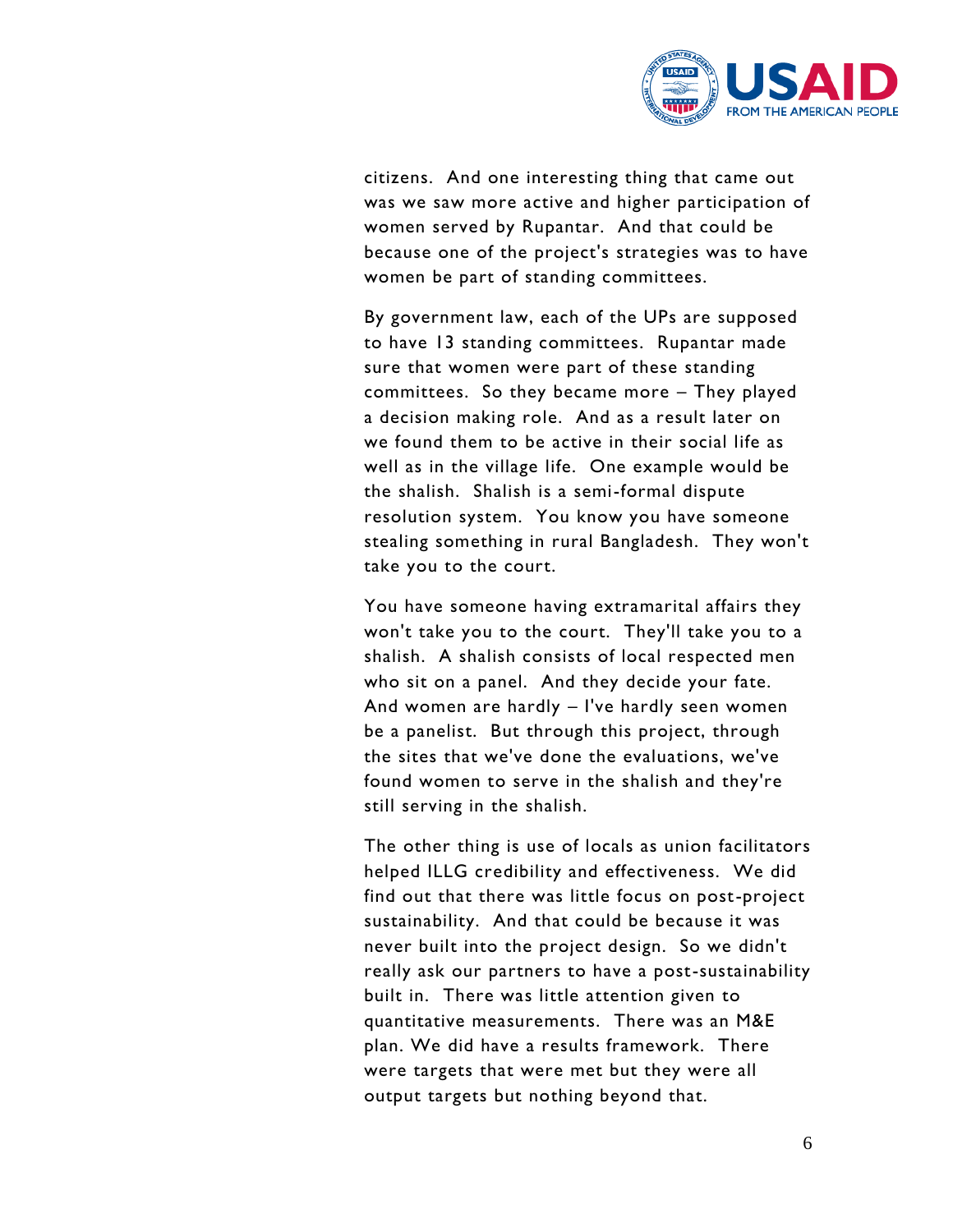

And there was insufficient integration between ILLG and LGSP. LGSP is the Local Governance Support Project funded by World Bank. The future direction that came out from the evaluation is that we keep the same model with modest additions, given that it was pretty successful. To have a post-project sustainability component built in; and to have alternative approaches to organizing training groups. Basically the evaluation team thinks that the training should be expanded not to just two to three members from a community but to many more.

Utilize new UP information services. Since 2002 Bangladesh has become digital Bangladesh. So there are a lot of new services through websites, SMS, phone services, that can be utilized, and to expand to a larger coverage. Now since 2011, before the project ILLG ended USAID did award another organization on local capacity – a local level governance capacity building. And that's through SDLG Tetra Tech ARD. It's a \$19 million project and it builds in most of the recommendations that came out of the evaluation. So SDLG, the \$19 million project, now expands to 600 UPs across Bangladesh.

And finally the key takeaways would be local governance capacity. We see that if you get buy in from UPs, you get engagement from the Union Parishad chairmen, you can get better results. One thing that SDLG, the new local governance project is doing is that they're using these cultural vehicles. But what they're doing is they're getting the UP chairmen to also be one of the performers. So imagine being a local, seeing a drama where your chairman is also a performer in that drama. That's engaging them at that level.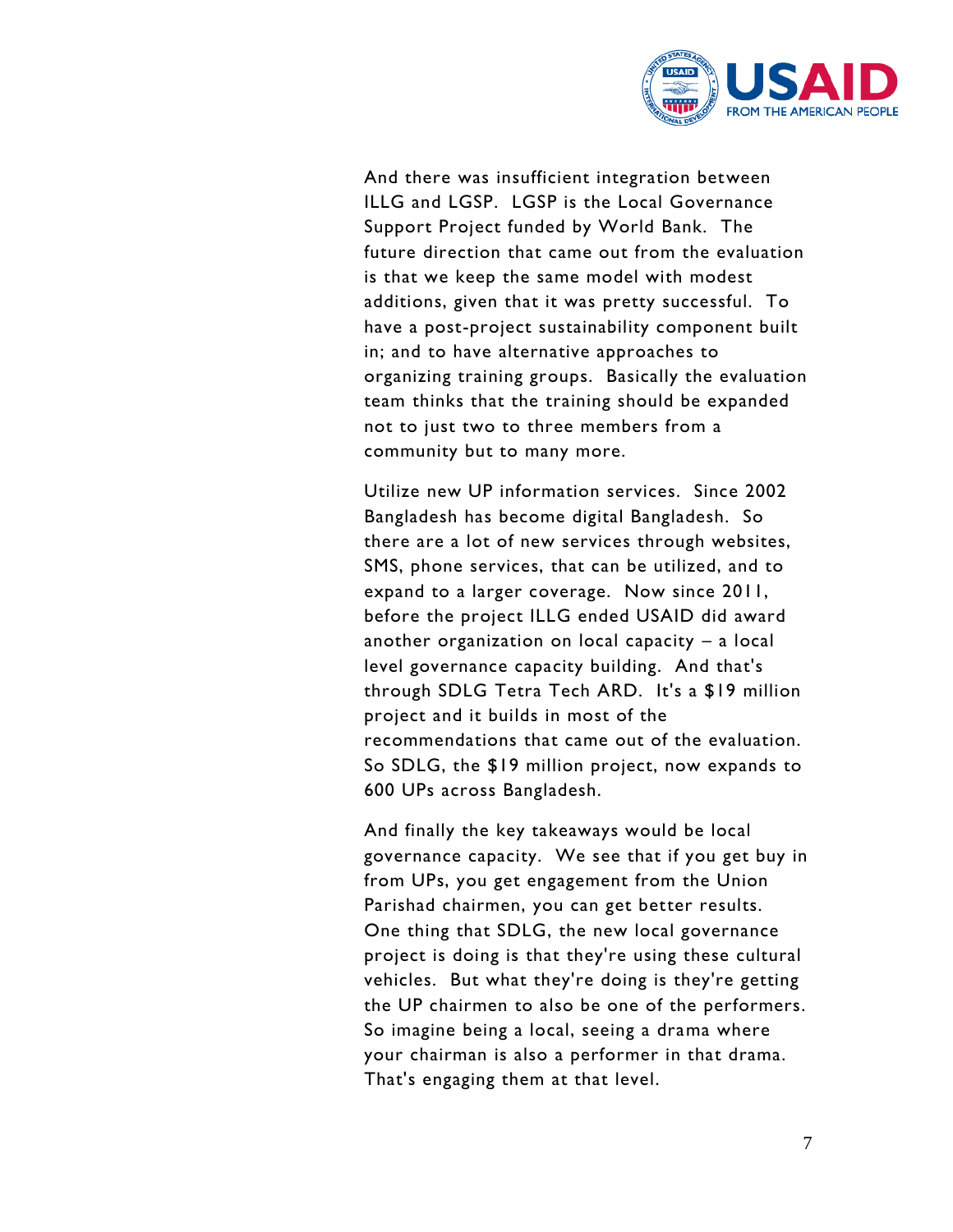

| The other thing is effective M&E integration in    |
|----------------------------------------------------|
| project implementation. Through this project       |
| we've realized that local organizations have the   |
| potential to engage directly with USAID. However   |
| USAID must raise the profile of M&E in making      |
| sure that it is being implemented by local         |
| organizations. I would say they didn't really give |
| much guidance on M&E so we cannot hold it          |
| against them as to why the M&E was weak. USAID     |
| played a role and I think this is where we need to |
| gear up.                                           |

And finally on active women's role: well we could see that you include these women in citizens groups – you give them trainings. Not just trainings but give them a role to play, a decision making role to play and they become emerging leaders. They have a more empowered, active role. And we only hope that this would lead to better education, better sanitation, and better help publically. And that's the end. [Applause]

- Moderator: Questions on this activity? Folks? Did she do a good job?
- Female 2: Of course.

Moderator: Of course.

Female 2: But I do have a question about – [laughter]

Moderator: Uh oh, the teacher. She's got –

Female 2: lessons learned about the methodology. If you were to evaluate it again or set up systems what would you do differently?

Farheen Khurrum: In fact, yeah I skipped it. One thing that we would do is definitely have a baseline. This project did have a baseline but they never used it. The M&E – the Evaluation team looked at the baseline but the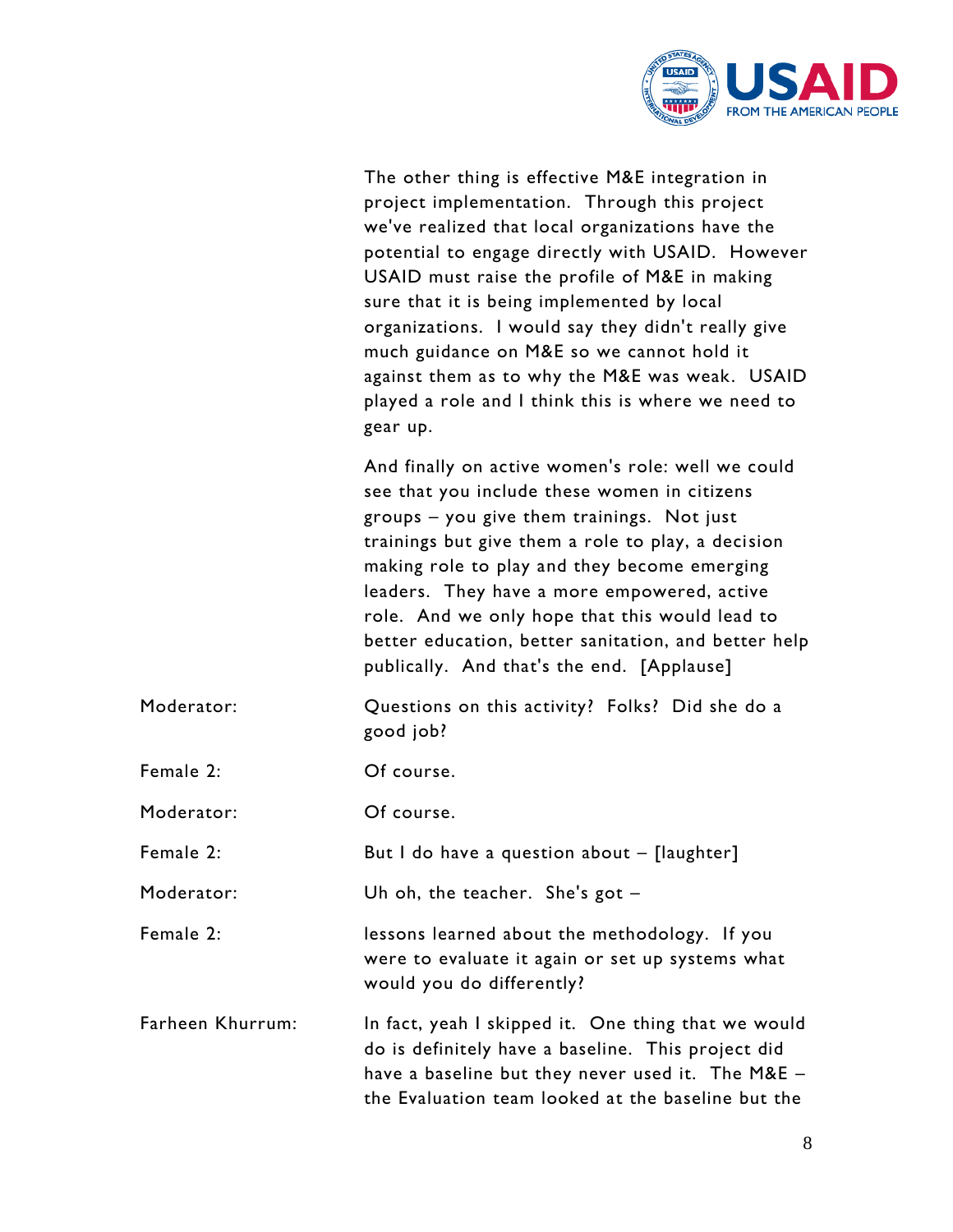

| project never used the baseline. So if we were to |
|---------------------------------------------------|
| do this again we would do a baseline. We would    |
| make sure that there was a treatment group, a     |
| control group, without contamination. But yeah    |
| that's something that we would use.               |

| Male:            | So the baseline was used by the evaluators -                                                                                                                                                                                                                                                                                                                                                                              |
|------------------|---------------------------------------------------------------------------------------------------------------------------------------------------------------------------------------------------------------------------------------------------------------------------------------------------------------------------------------------------------------------------------------------------------------------------|
| Farheen Khurrum: | Correct.                                                                                                                                                                                                                                                                                                                                                                                                                  |
| Male:            | It was? By the evaluation team?                                                                                                                                                                                                                                                                                                                                                                                           |
| Farheen Khurrum: | The evaluation team did look at the baseline data.                                                                                                                                                                                                                                                                                                                                                                        |
| Male:            | But they used the data in their evaluation?                                                                                                                                                                                                                                                                                                                                                                               |
| Farheen Khurrum: | They used the data but they couldn't exactly $-$ You<br>see when we developed the SOW for the<br>evaluation it wasn't based on the baseline data. So<br>it was based on, oh 18 months have passed and we<br>need to know what has happened and was it really<br>an effective project or not? So I would say they<br>read it. They've used bits and pieces of it. But it<br>wasn't used as the only source of information. |
| Male:            | For example, they changed active role of women.<br>So maybe the baseline indicates how $-$ or women's<br>participation at the start and then at the end, so<br>that we can see that there is an increased<br>participation or active participation. All statements<br>there may be based on the same conditions of the<br>baselines. Maybe the information team made use<br>of that also.                                 |
| Farheen Khurrum: | True. Yes but also if you remember I did say that<br>the evaluation team made a very loose attempt on<br>having a control and treatment group. So you<br>know there was that eight and four groups that<br>they were doing with one where Rupantar had --<br>Eight unions had intervention from Rupantar and<br>four never had any intervention from Rupantar. So                                                         |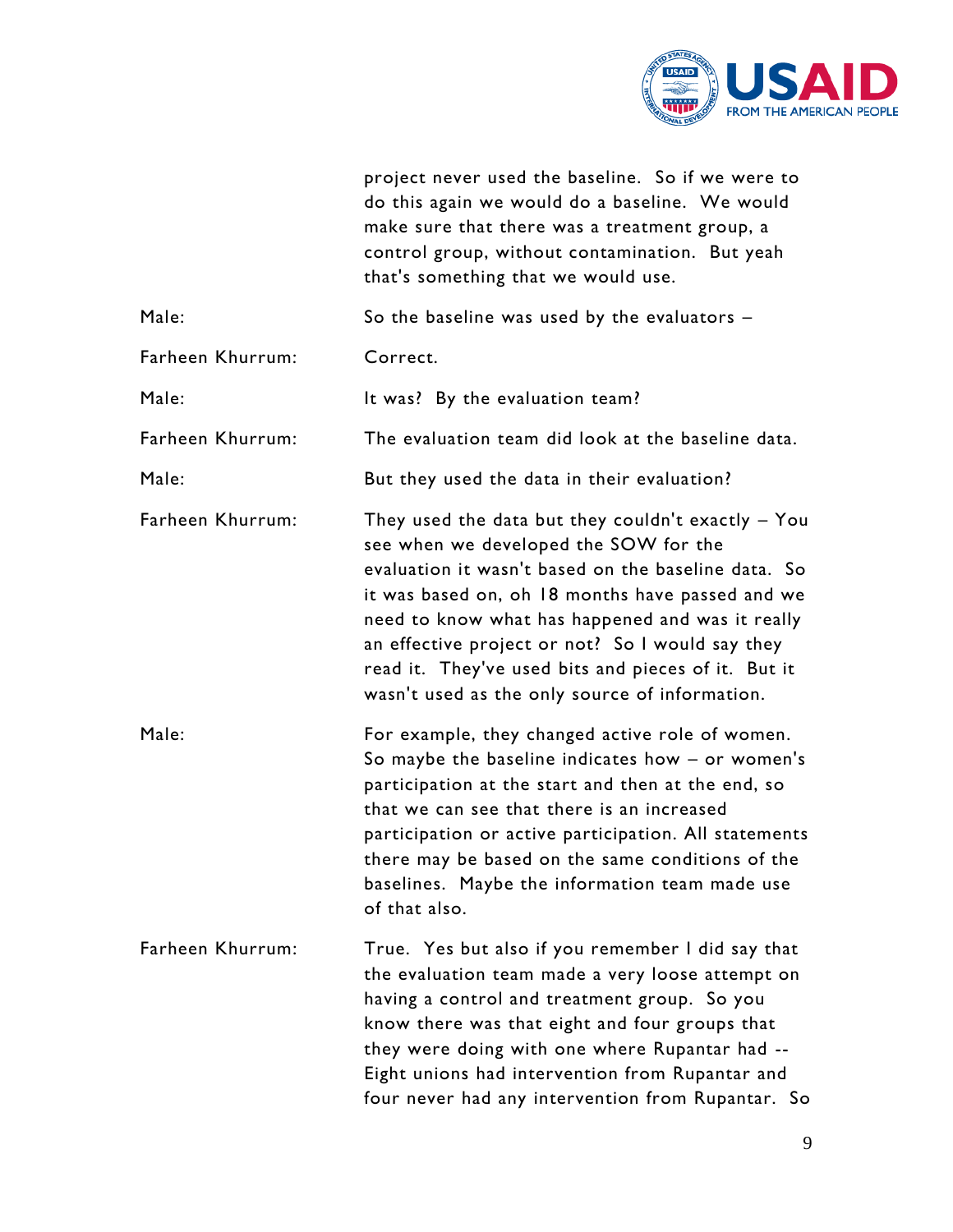

|                  | they sort of like cross-checked the data between<br>those eight and four units.                                                                                                                                                                                                                                                                                                                                                                                                                                                                                                                                                                 |
|------------------|-------------------------------------------------------------------------------------------------------------------------------------------------------------------------------------------------------------------------------------------------------------------------------------------------------------------------------------------------------------------------------------------------------------------------------------------------------------------------------------------------------------------------------------------------------------------------------------------------------------------------------------------------|
| Male 2:          | It's my comment to get more data from ______.<br>But what is the - You said the performance<br>evaluation you don't need a control group. It is -<br>the control group is only part of the impact<br>evaluation.                                                                                                                                                                                                                                                                                                                                                                                                                                |
| Farheen Khurrum: | You are absolutely correct. We don't think this is<br>an impact evaluation. But because this is taking<br>place 18 months after the project has ended the<br>evaluation team had to do some sort of<br>comparison to see the difference in project impact.<br>So this is not an impact evaluation by any means.                                                                                                                                                                                                                                                                                                                                 |
| Male 3:          | Thank you for your presentation. A few main<br>comments, clarifications, and questions. I noticed<br>that the project started at \$1 million and grew to<br>\$3.8 million, and now it's gone to \$19 million.                                                                                                                                                                                                                                                                                                                                                                                                                                   |
| Farheen Khurrum: | Right.                                                                                                                                                                                                                                                                                                                                                                                                                                                                                                                                                                                                                                          |
| Male 3:          | And so there is a $\frac{1}{2}$ in terms of budget. But<br>maybe the clarification I'm looking for - and I do<br>believe it's looking at 603 now but I didn't get a<br>figure in terms of the \$3.8 million. In a way it's<br>good in saying you can grow UPs. In terms of<br>lessons learned. You had a baseline. Now same<br>question I think _____ was asking. If you're going<br>to do it now again what difference? But when<br>you're looking at a project the whole reason for<br>doing a baseline also is feed-in - as part of M&E,<br>the monitoring part of $it - a$ feed-in into<br>corrective action and the rest, which apparently |

And my other comment is yes when I worked with UN Agencies when I was working with UNICEF

had not been done. But has that been built into your new project now? So that's a question there.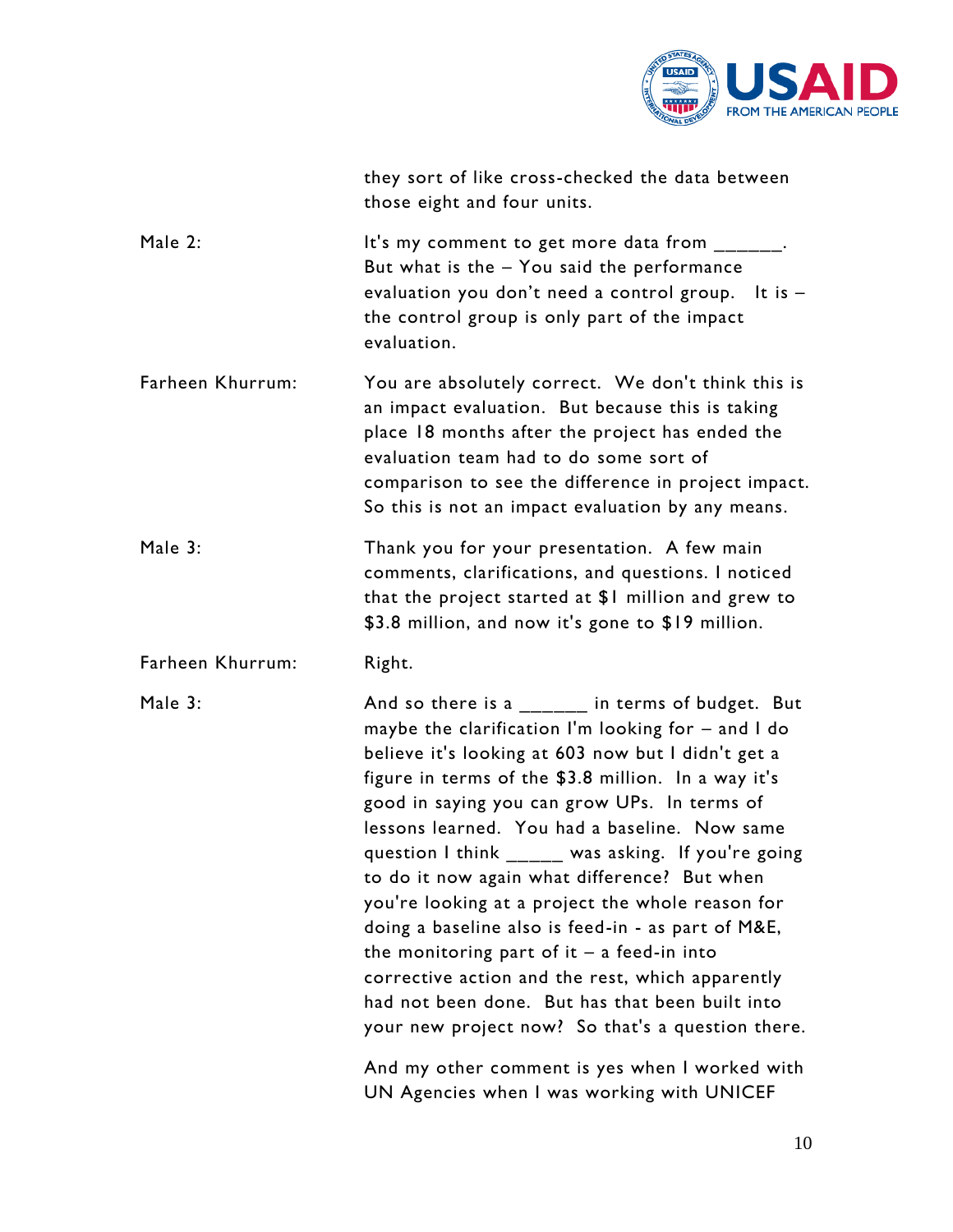

| and UNDP and was also $\frac{1}{\sqrt{2}}$ $\frac{1}{\sqrt{2}}$ , quite often |
|-------------------------------------------------------------------------------|
| that you have different agencies doing the same                               |
| thing with the same government counterparts but                               |
| they hardly talk to each other.                                               |

And now in this case you did mention that the new project. So is there an amount of integration between the two similar projects? Is that being now sort of addressed in the new project?

Farheen Khurrum: Very good questions. To start off. This \$3.8 million project started off with \$1 million. And then, you know in 2007 we had Sidr, Cyclone Sidr. The region where this project worked was exactly in the Cyclone Sidr region. So that's when USAID decided that they were going to provide \$2.8 million or more. That's where the extension of time happened as well as the project value increased. So all in all out of 4,500 UPs in Bangladesh ILLG worked in 210 UPs.

> This \$19 million project – ILLG was a pilot project. And so it was lessons learned from USAID Bangladesh that there is a need for more work to be done. And so a \$19 million project was launched. We've started that. The baseline is actually already complete for SDLG. In fact all the local governance as well as other DG projects have gone through baseline and we've done a PMP-wide baseline on DG. So that was also done. The last question was on what? I'm sorry.

Male 3: In terms of integration between the projects.

Farheen Khurrum: Right. So in fact SDLG – one of the components of SDLG is to also work with existing donor agencies in that area because it is a Sidr-affected area we do have lots of other donor agencies working there. And one of them is the one that I already talked about, local governance, a private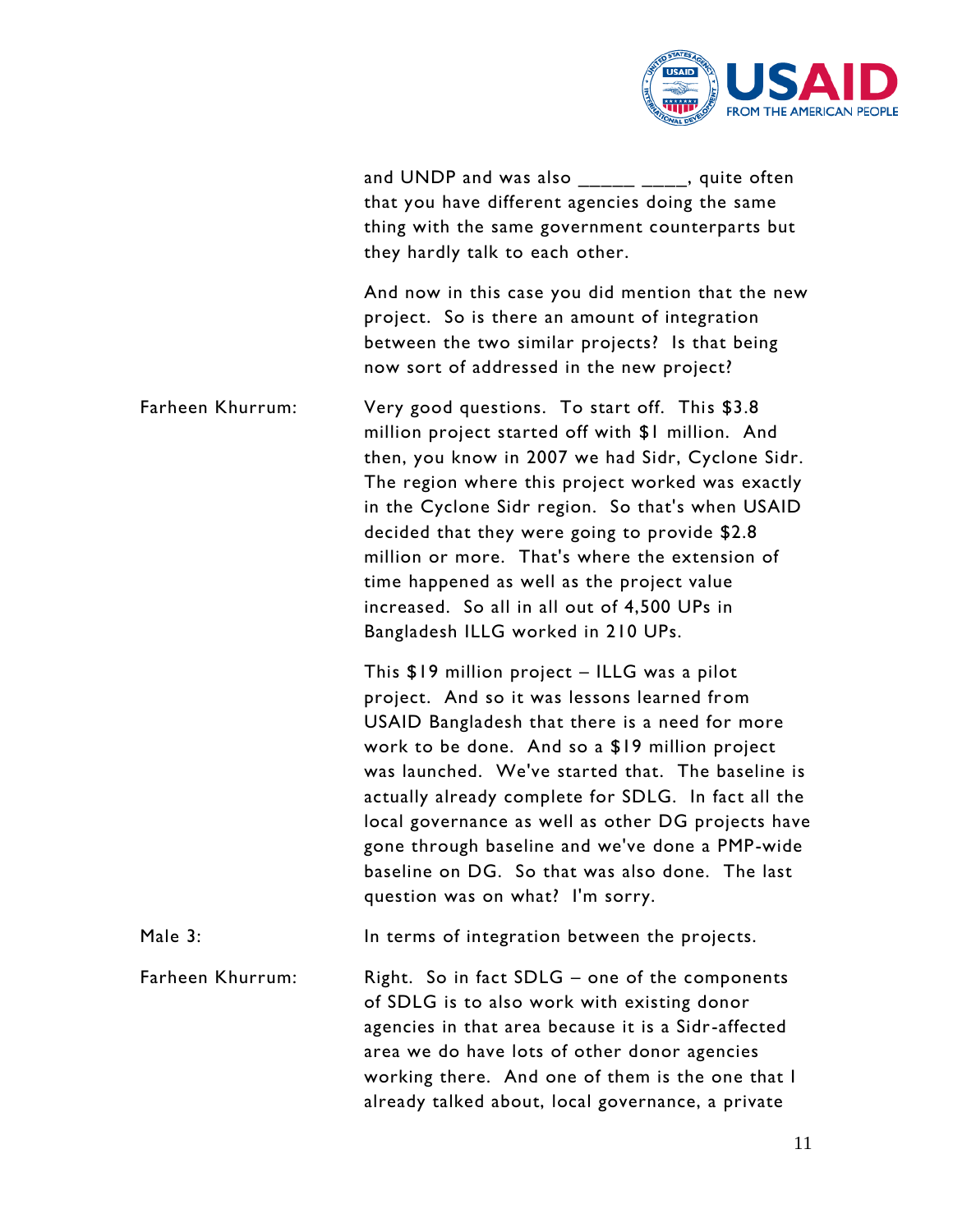

|            | LGSP funded by World Bank. ILLG was not that<br>successful in terms of integrating its efforts with<br>LGSP, but SDLG, the new project, has a<br>component built in and they're accountable for<br>that to ensure that there's integration between<br>both.                                                                                                                                                                                                                                                                                                                               |
|------------|-------------------------------------------------------------------------------------------------------------------------------------------------------------------------------------------------------------------------------------------------------------------------------------------------------------------------------------------------------------------------------------------------------------------------------------------------------------------------------------------------------------------------------------------------------------------------------------------|
|            | And we're working with the government on that<br>too, to ensure that we're not overlapping too<br>much, but basically maximizing, harmonizing it.                                                                                                                                                                                                                                                                                                                                                                                                                                         |
| Moderator: | Last question. We've got two hands. Now we're<br>going to have to wrap it up.                                                                                                                                                                                                                                                                                                                                                                                                                                                                                                             |
| Male 4:    | I don't know if _______ this concept of working<br>in consortiums. There are at least five or six big<br>consortiums in Bangladesh. So are you working<br>only with one and two, even for this \$19 million<br>project? Number one. And area you also working<br>with some consortium sort of team?                                                                                                                                                                                                                                                                                       |
| Presenter: | So we're working with one implementing partner,<br>which is Tetra Tech ARD. But Tetra Tech ARD<br>has several sub-grantees under them. And that<br>includes Bangladeshi NGOs too. Consortiums -<br>As I said earlier we are talking with the<br>government as well as other donor agencies to<br>ensure that we harmonize our efforts over there.<br>I don't know exactly which consortium we're<br>working with but the project is working with<br>different agencies in terms of making sure that the<br>sector - USAID is covering this sector, World<br>Bank is covering that sector. |
| Moderator: | Somebody else had a hand up there. She said in<br>the interest of time she's not going to ask her<br>question.                                                                                                                                                                                                                                                                                                                                                                                                                                                                            |